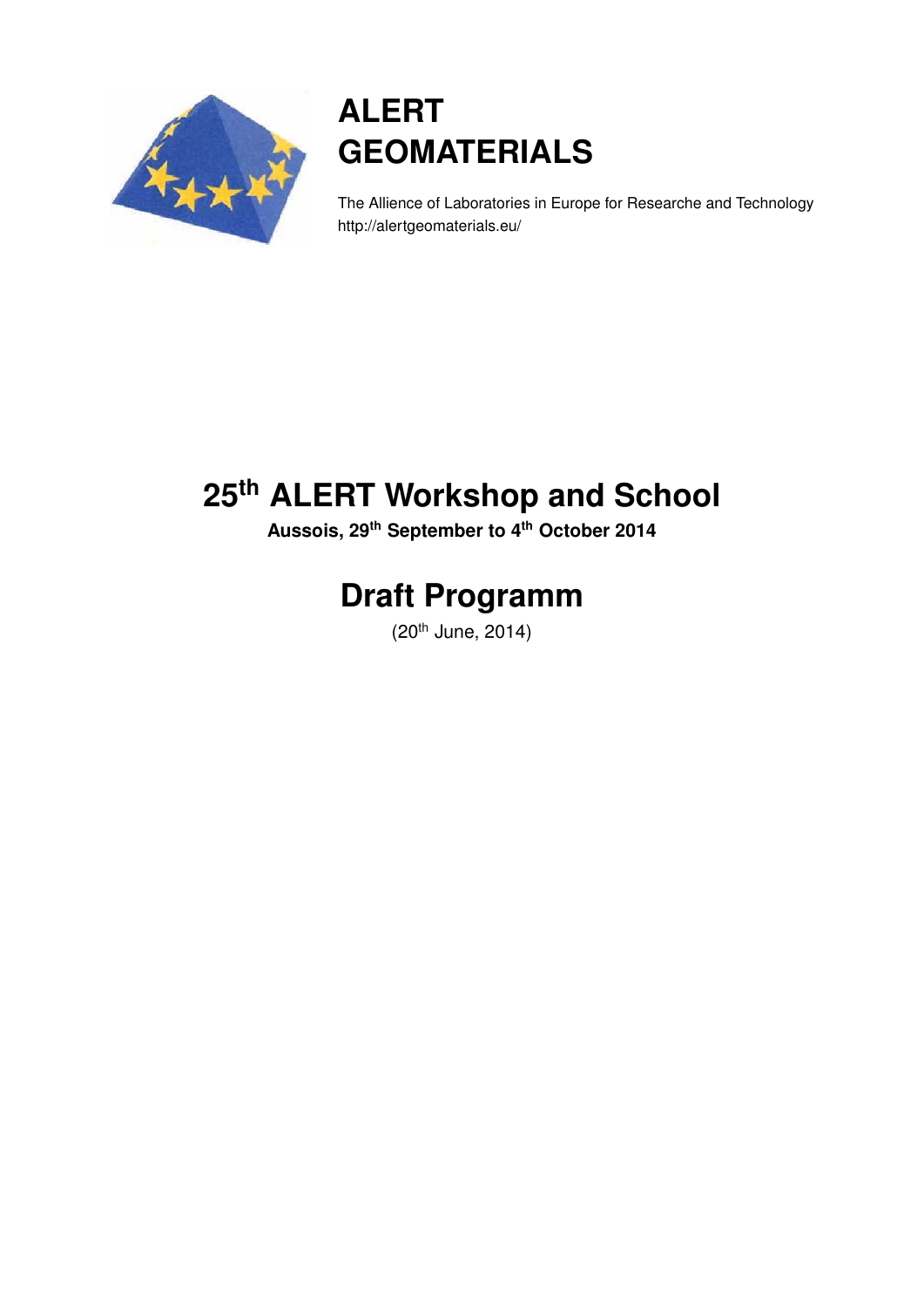

# **25th ALERT Workshop Program Aussois, 29th September 2014**

# **Session I: Constitutive modelling: what's new?**

Coordinators: Claudio di Prisco, Roberto Nova (Politecnico di Milano)

- **8:30 8:40 Opening of the 25th ALERT Workshop** Manuel Pastor (Universidad Politécnica de Madrid, Spain), President of ALERT
- **8:40 8:40 Morning Session Opening** Claudio di Prisco<sup>1</sup>, Roberto Nova<sup>1</sup> (<sup>1</sup> Politecnico di Milano, Italy)
- **8:40 9:10** NHL-DEM, a Numerically Homogenized Constitutive Law that works in FEM-DEM multi-scale computations Jacques Desrues (Laboratoire 3SR, France)
- **9:10 9:40** Microstructural interpretation of instabilities in granular media Francois Nicot (Irstea, France)
- **9:40 10:10** Critical state soil mechanics: sands, clays and their fabric Yannis Dafalias (NTUA, Greece/University of California Davis, USA)
- **10:10 10:40** Modelling of granular materials from solid to fluid-like flow regimes Claudio di Prisco (Politecnico di Milano, Italy)
- **10:40 11:10 COFFEE BREAK**
- **11:10 11:40** Soils in space: critical states, breaking particles and roots David Muir Wood (University of Dundee, UK)
- **11:40 12:10** Cyclic soil modelling for Geotechnical Earthquake Engineering George Bouckovalas (NTUA, Greece)
- **12:10 14:30 LUNCH**
- **14:30 15:00** Barodesy a new perspective of hypoplasticity Dimitrios Kolymbas (University of Innsbruck, Austria)
- **15:00 15:30** New challenges and perspectives in modelling the unsaturated soil behaviour Eduardo Alonso (UPC, Spain)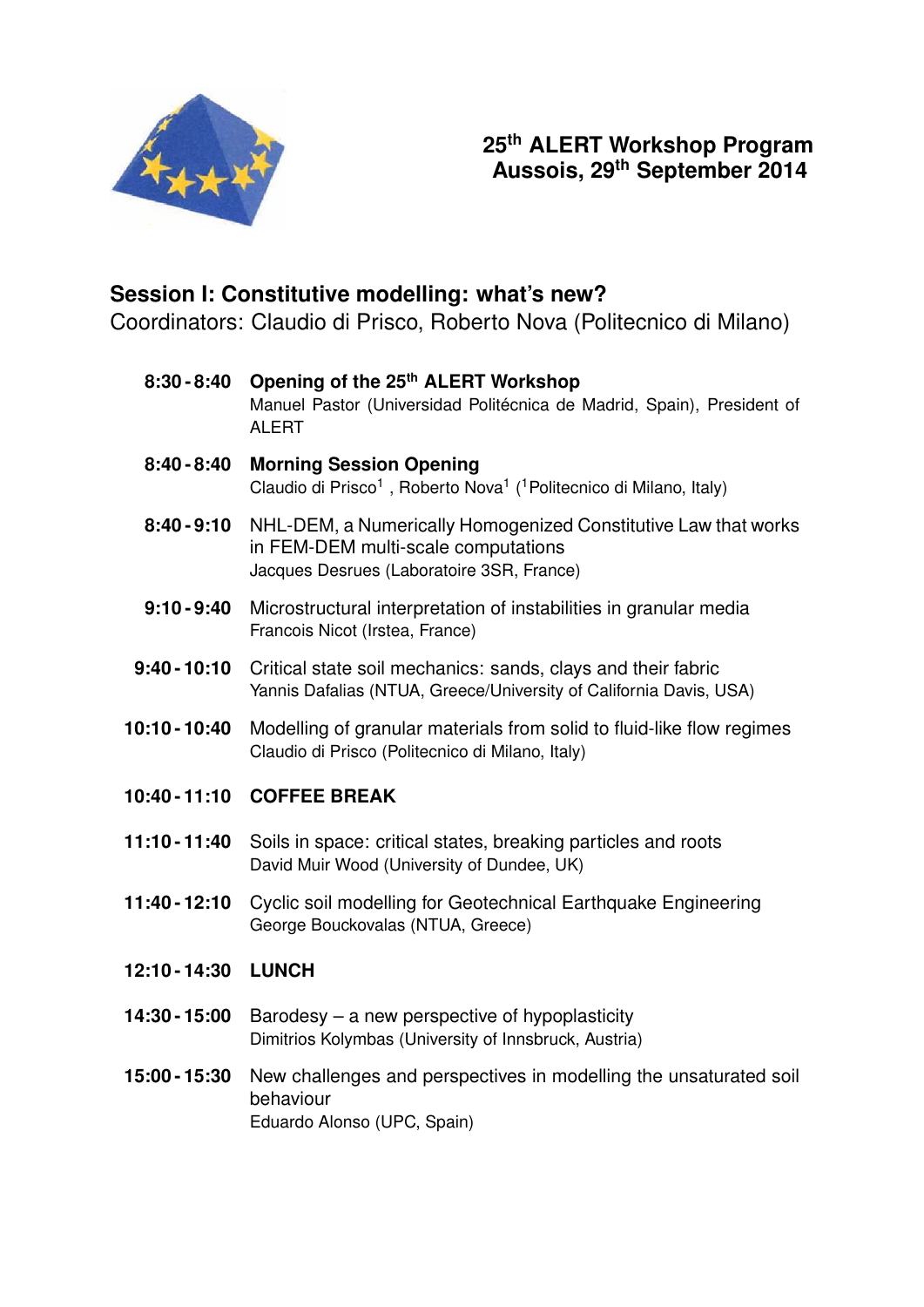- **15:30 16:00** Physico-chemical couplings at intergranular contacts: recent findings and what they may mean to macro-scale geomechanics Tomasz Hueckel (Duke University, USA)
- **16:00 16:30 COFFEE BREAK**
- **16:30 17:00** Multiphysical couplings and stability in Geomechanics Jean Sulem (ENPC, France)
- **17:00 17:30** Breakage mechanics for crushable geomaterials Itai Einav (University of Sydney, Australia)
- **17:30 18:00 ALERT General Assembly**
- **18:00 20:00 Poster Session (intermediate level) and aperitif**
	- **20:00 DINNER**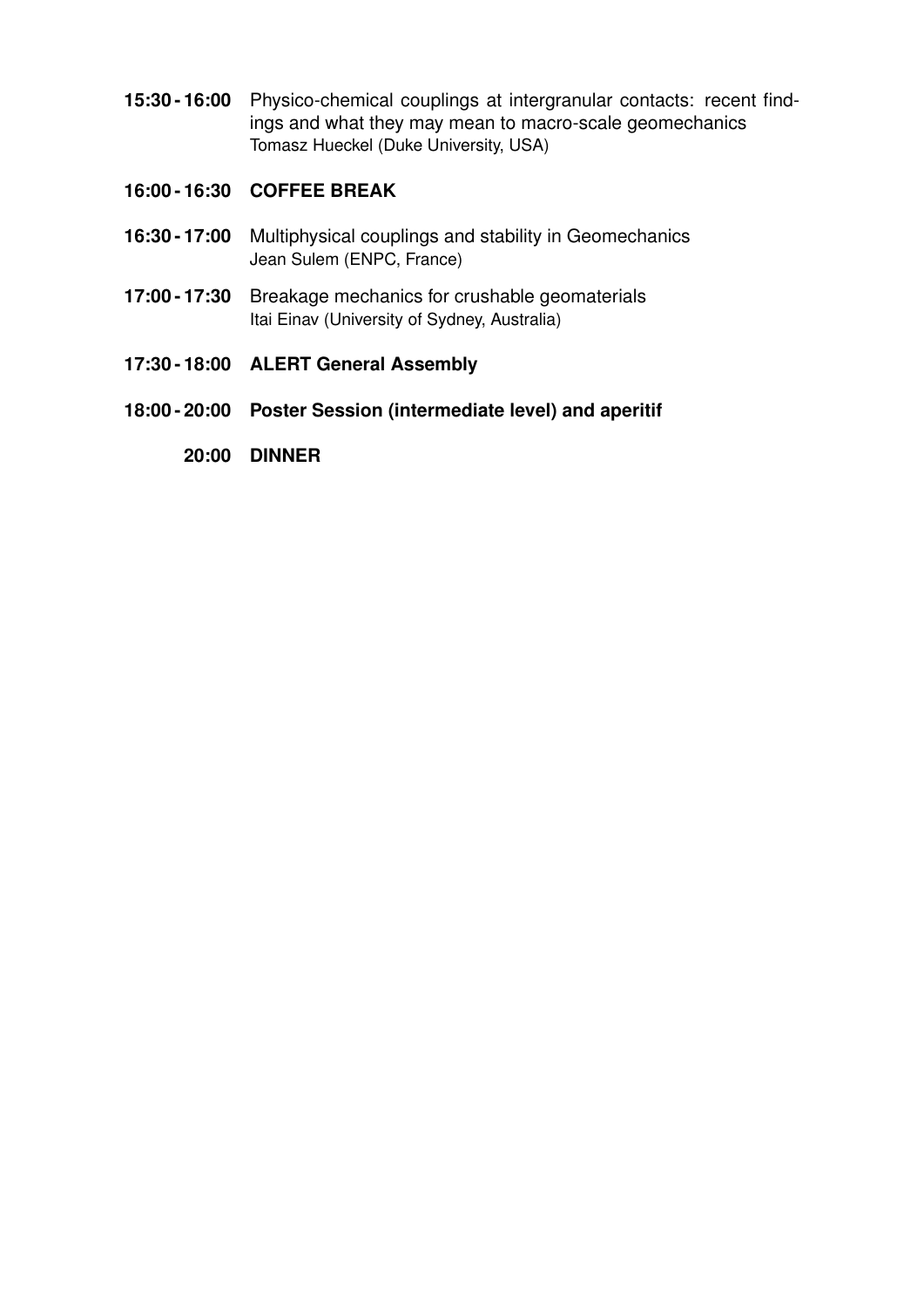

# **Session II: Railway Geomechanics**

Coordinators: Antonis Zervos (University of Southampton), Farhang Radjai (Université Montpellier 2)

| 8:30 - 8:40    | <b>Morning Session Opening</b><br>Antonis Zervos <sup>1</sup> , Farhang Radjai <sup>2</sup> ( <sup>1</sup> University of Southampton, UK;<br><sup>2</sup> Université Montpellier 2, France)                                                                                                                                                           |
|----------------|-------------------------------------------------------------------------------------------------------------------------------------------------------------------------------------------------------------------------------------------------------------------------------------------------------------------------------------------------------|
|                | 8:40 - 9:05 The use of under sleeper pads to improve the performance of bal-<br>lasted railway track at switches and crossings: A case study<br>Louis Le Pen <sup>1</sup> , Taufan Abadi <sup>1</sup> , Andrew Hudson <sup>1</sup> , Antonis Zervos <sup>1</sup> , William<br>Powrie <sup>1</sup> ( <sup>1</sup> University of Southampton, UK)       |
|                | 9:05-9:30 The effect of geometrical disposition of impermeable membranes<br>on the subgrade service life of rail track embankments<br>Matteo O. Ciantia <sup>1</sup> , Joaquín Pérez-Romero <sup>2</sup> , Jean Vaunat <sup>1</sup> and Marcos<br>Arroyo <sup>1</sup> ( <sup>1</sup> UPC Barcelona, Spain; <sup>2</sup> Universidad de Malaga, Spain) |
| $9:30 - 9:55$  | Numerical analysis of a reinforced backfill under dynamic loading<br>Jean-Baptiste Payeur <sup>1</sup> , A. Corfdir <sup>1</sup> and E. Bourgeois <sup>2</sup> ( <sup>1</sup> Ecole des Ponts<br>ParisTech, France ; <sup>2</sup> Université Paris-Est, IFSTTAR)                                                                                      |
| $9:55 - 10:35$ | <b>Keynote Lecture:</b><br><b>Ballast mechanics</b><br>Gilles Saussine (SNCF - Engineering department, France)                                                                                                                                                                                                                                        |
|                | 10:35 - 11:05 COFFEE BREAK                                                                                                                                                                                                                                                                                                                            |
|                | 11:05 - 11:30 A simplified procedure for the settlement analysis of ballasted tracks                                                                                                                                                                                                                                                                  |

- Gabriele Della Vecchia<sup>1</sup>, Federico Pisanò<sup>1</sup>, Andrea Galli<sup>1</sup> and Claudio di Prisco<sup>1</sup> (<sup>1</sup> Politecnico di Milano, Italy)
- **11:30 11:55** Reinforcement of railway ballast with random fibre inclusions Olufemi Ajayi<sup>1</sup>, Louis Le Pen<sup>1</sup>, Antonis Zervos<sup>1</sup> and William Powrie<sup>1</sup> ( <sup>1</sup>University of Southampton, UK)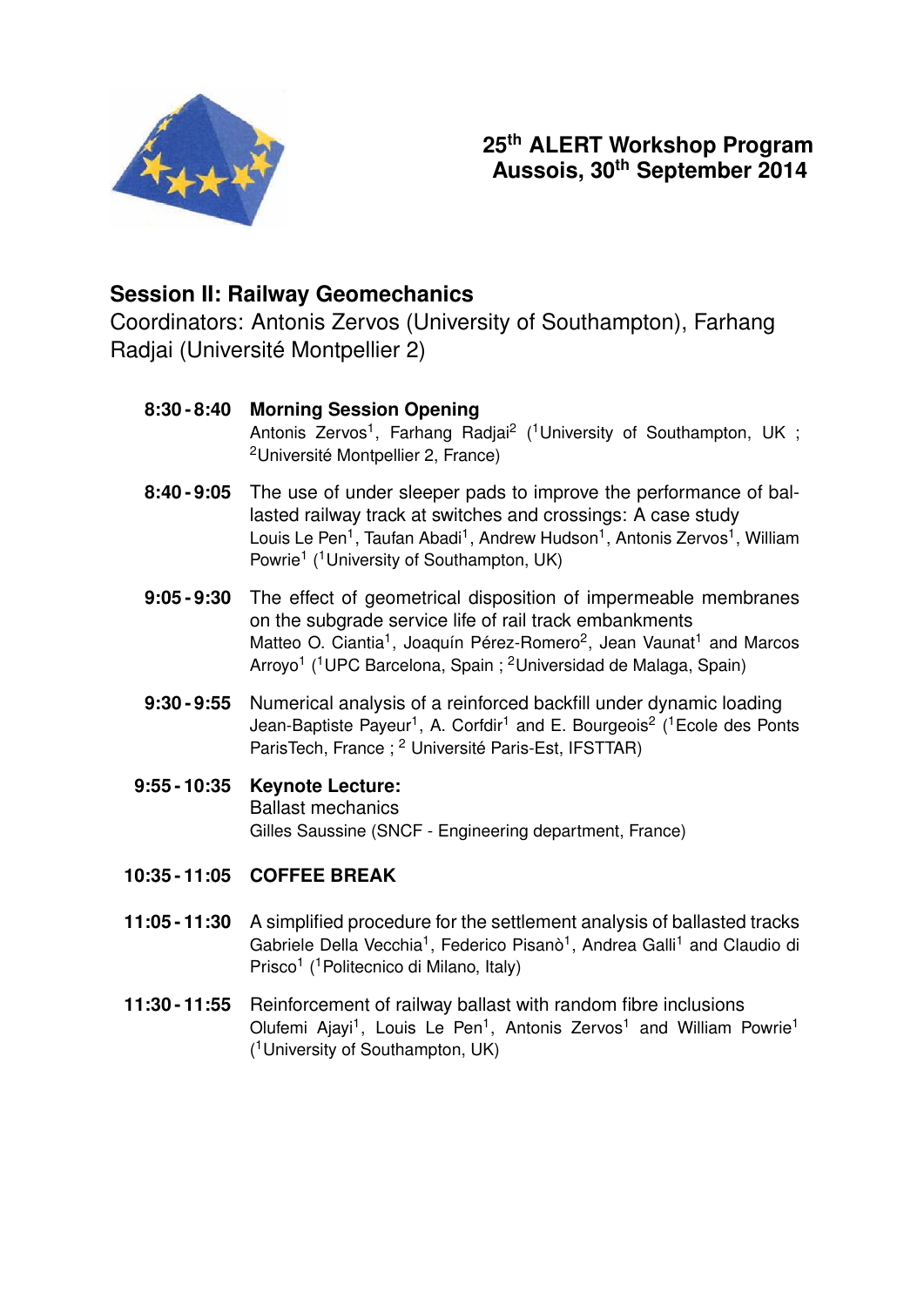- **11:55 12:20** Ballast settlement: mechanisms and variability Juan Carlos Quezada<sup>1</sup>, Gilles Saussine<sup>2</sup>, Pierre Breul<sup>3</sup> and Farhang Radjaï<sup>4</sup> (<sup>1</sup>SNCF - Engineering department, France; <sup>2</sup>SNCF - Research and Innovation department, France ;  $3$  Pascal Institute – University of Clermont II, France; <sup>4</sup>LMGC - University of Montpellier 2, France)
- **12:20 14:30 LUNCH**
- **15:00 17:00 ALERT Board of Directors**
- **17:30 18:30 ALERT PhD Prize 2014**
- **18:30 19:30 ALERT Special Lecture 2014** Geomaterials under extremes Itai Einav (University of Sydney, Australia)
	- **20:00 BANQUETT**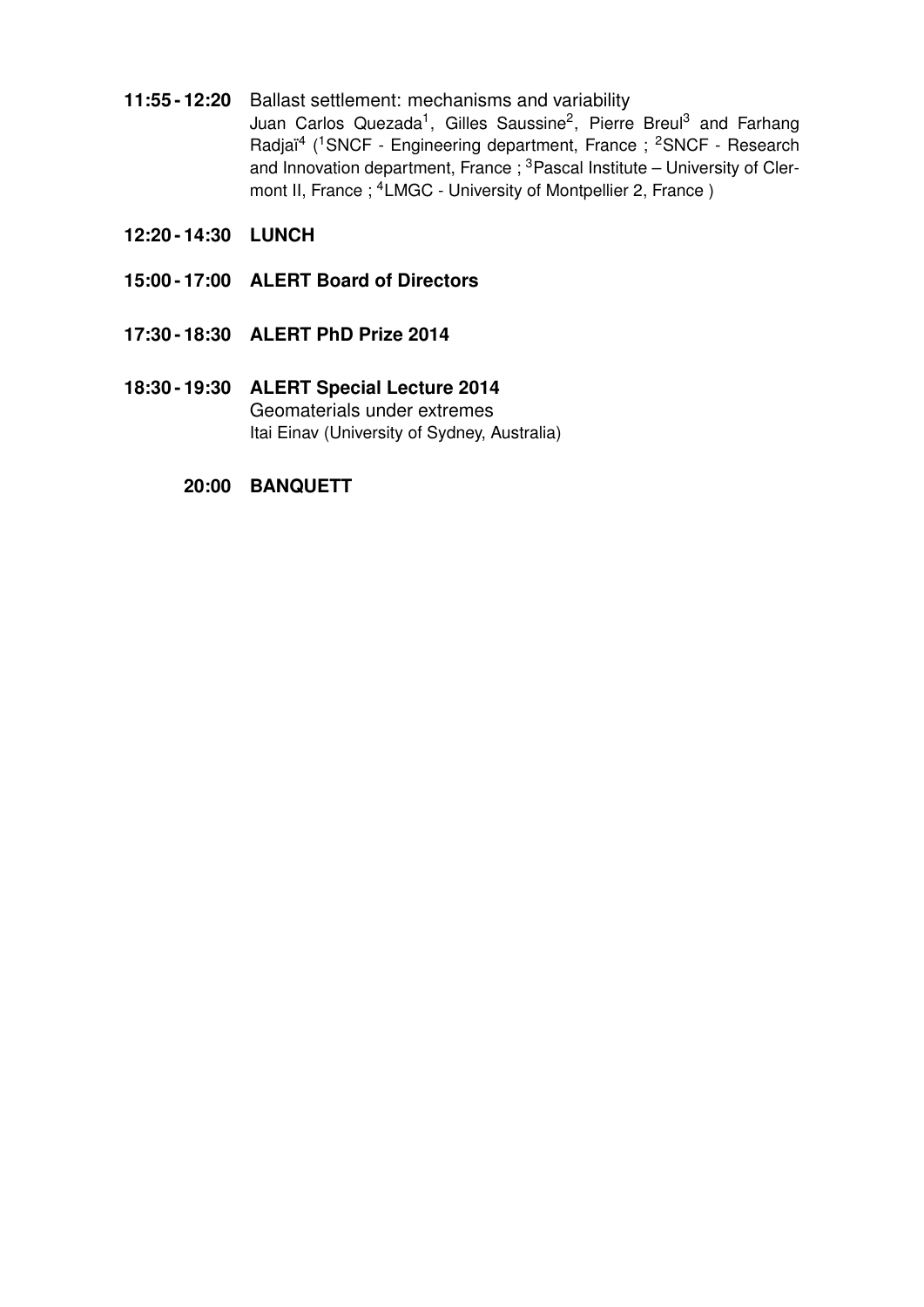

# **25th ALERT Workshop Program Aussois, 1st October 2014**

### **Session III: Multiphysics coupling**

Coordinators: Robert Charlier (Université de Liège) , Lorenzo Sanavia (University of Padua), Jean Vaunat (UPC Barcelona)

| $8:30 - 8:40$ | <b>Morning Session Opening</b><br>Robert Charlier <sup>1</sup> , Lorenzo Sanavia <sup>2</sup> , Jean Vaunat <sup>3</sup> ( <sup>1</sup> Université de Liège,<br>Belgium; <sup>2</sup> University of Padua, Italy; <sup>3</sup> UPC Barcelona, Spain)                |
|---------------|---------------------------------------------------------------------------------------------------------------------------------------------------------------------------------------------------------------------------------------------------------------------|
| $8:40 - 9:05$ | Numerical analysis of reactive flow and wormhole formation in chalk<br>Polyneikis Stroggylis <sup>1</sup> , Euripides Papamichos <sup>1</sup> , Nicolas Charalambakis <sup>1</sup><br>( <sup>1</sup> Aristotle University of Thessaloniki, Greece)                  |
| $9:05 - 9:30$ | Hydromechanical behaviour of interfaces in the framework of nu-<br>clear waste disposal<br>Anne-Catherine Dieudonné <sup>1</sup> , Fatemeh Salehnia <sup>1</sup> , Xiang-Ling Li <sup>1</sup> , Robert<br>Charlier <sup>1</sup> ( <sup>1</sup> University of Liege) |
| $9:30 - 9:55$ | A phase field modeling approach to unsaturated poromechanics<br>Giulio Sciarra (University of Rome La Sapienza, Italy)                                                                                                                                              |
| 9:55 - 10:20  | Unsaturated collapsible soils: Mechanical analysis of water-driven<br>deterioration<br>Giuseppe Buscanera <sup>1</sup> , Costance Mihalache <sup>1</sup> ( <sup>1</sup> Northwestern University,<br>USA)                                                            |

**10:20 - 10:45 COFFEE BREAK**

### **10:45 - 11:35 Keynot Lecture:** Advances in modelling two-phase flow in porous media: theory, experiments and simulations Majid S. Hassanizadeh (Utrecht University, The Netherlands)

- **11:35 12:00** Finite element analysis of non-isothermal multiphase porous media in dynamics, with application to strain localization application Lorenzo Sanavia<sup>1</sup>, Duc Toan Cao<sup>1</sup>, Maria Lazari<sup>1</sup> (<sup>1</sup>University of Padua, Italy)
- **12:00 14:30 LUNCH**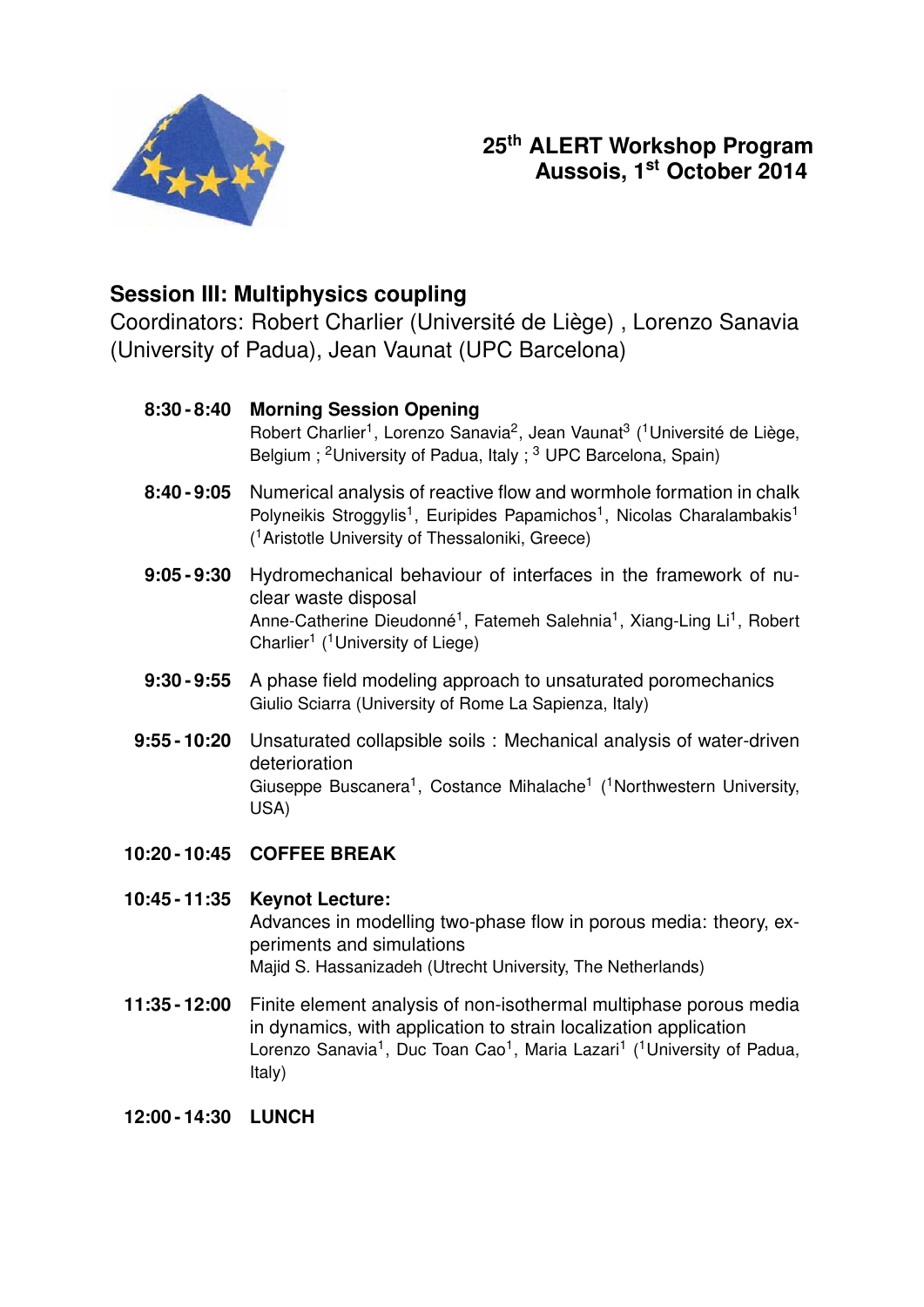- **14:30 14:55** The flow of saturated geomaterials simulated with a DEM-fluid coupling Donia Marzougui<sup>1</sup>, Bruno Chareyre<sup>1</sup>, Julien Chauchat<sup>1</sup> (<sup>1</sup> Laboratoire 3SR Grenoble, France)
- **14:55 15:20** Hydromechanical coupling in a FE<sup>2</sup> method micromechanical influences on macroscale coupled behaviour Bram van den Eijnden<sup>1</sup>, Carlos Plúa<sup>2</sup>, Pierre Bésuelle<sup>1</sup>, René Chambon<sup>1</sup>, Frédéric Collin<sup>3</sup> (<sup>1</sup> Laboratoire 3SR Grenoble, France; <sup>2</sup> Andra, France; <sup>3</sup> Université de Liège, Belgium)
- **15:20 15:45** Multiphysical characterization of lime treated sand-bentonite mixtures Hashemi Mir Amid, Bertrand François, Thierry J. Massart<sup>1</sup> (<sup>1</sup>Université Libre de Bruxelles, Belgium)

#### **15:45 - 16:15 COFFEE BREAK**

- **16:15 16:40** Multiphysics coupling induced by artificial ground freezing in a granular material Francesca Casini<sup>1</sup>, Antonio Gens<sup>2</sup>, Giulia M.B. Viggiani<sup>1</sup>, Sebastia Olivella<sup>2</sup> (<sup>1</sup>Università di Roma Tor Vergata, Italy ; <sup>2</sup>UPC Barcelona, Spain)
- **16:40 17:05** Stationary and dynamic permeability and coupling coefficient measurements in sintered porous glass bead systems Ibrahim Gueven<sup>1</sup>, Stefan Luding<sup>1</sup>, Holger Steeb<sup>1</sup> (<sup>1</sup>Ruhr-University of Bochum, Germany)
- **17:05 17:30** Granular Matter at High Water Saturation Levels Konstantin Melnikov<sup>1</sup>, Roman Mani<sup>1</sup>, Falk Wittel<sup>1</sup>, Hans J. Herrmann<sup>1</sup> ( <sup>1</sup>ETH Zürich, Switzerland)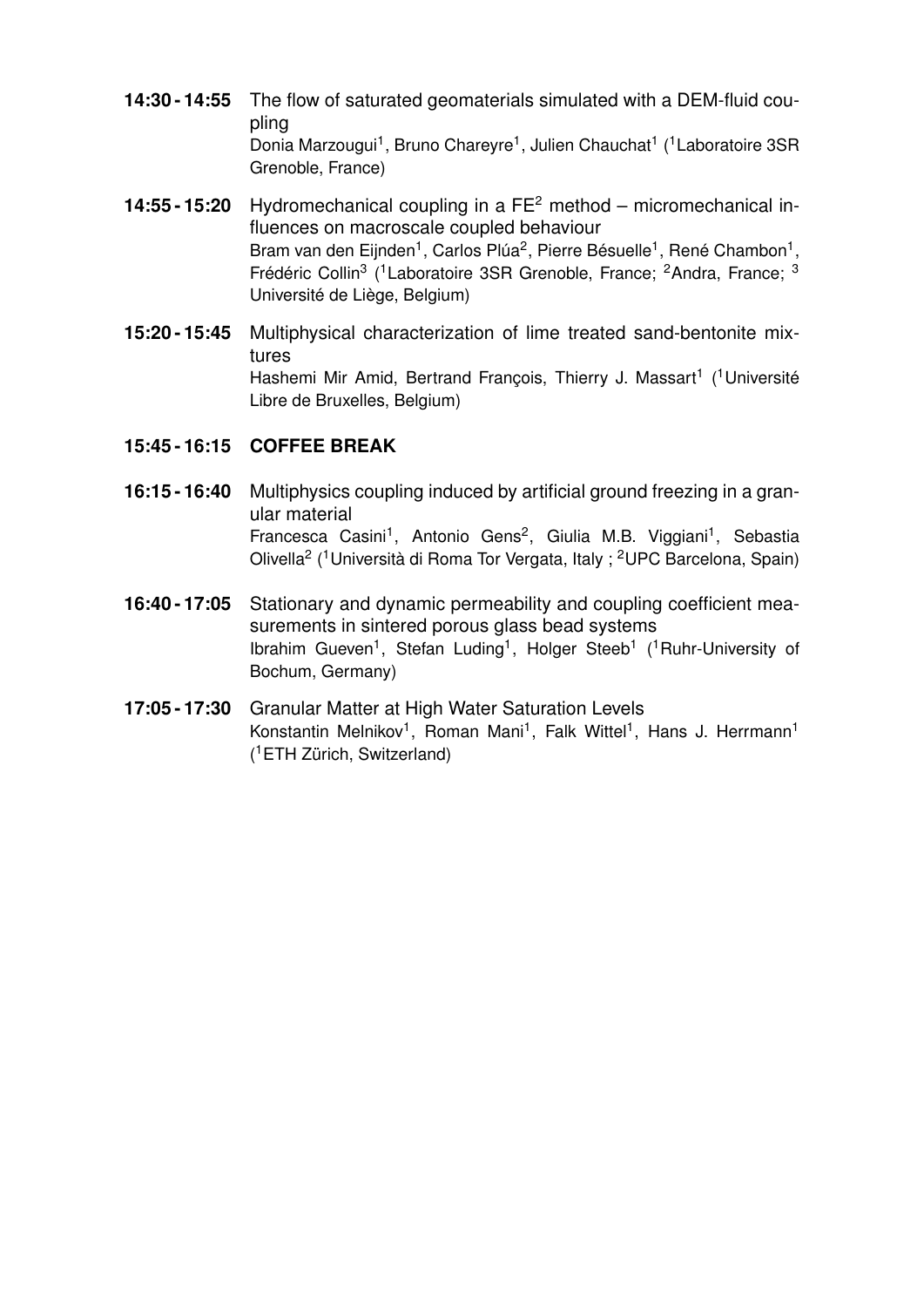

# **Stochastic Analysis and Inverse Modelling**

*Coordinators:*

*Michael A. Hicks (Delft University of Technology, The Netherlands) Cristina Jommi (Delft University of Technology, The Netherlands)*

- **8:30 9:00 Introduction to the Course** Michael A. Hicks, Cristina Jommi (Delft University of Technology, The Netherlands)
- **9:00 10:30 Review of Probability Theory (1/2)** Gordon A. Fenton (Dalhousie University, Canada)
- **10:30 11:00 COFFEE BREAK**
- **11:00 12:30 Review of Probability Theory (2/2)** Gordon A. Fenton (Dalhousie University, Canada)
- **12:30 14:00 LUNCH**
- **14:00 15:30 Functions of Random Variables** Abdul-Hamid Soubra (University of Nantes, France)
- **15:30 16:00 COFFEE BREAK**
- **16:00 17:30 Reliability Analysis Methods** Abdul-Hamid Soubra (University of Nantes, France)
	- **20:00 DINNER**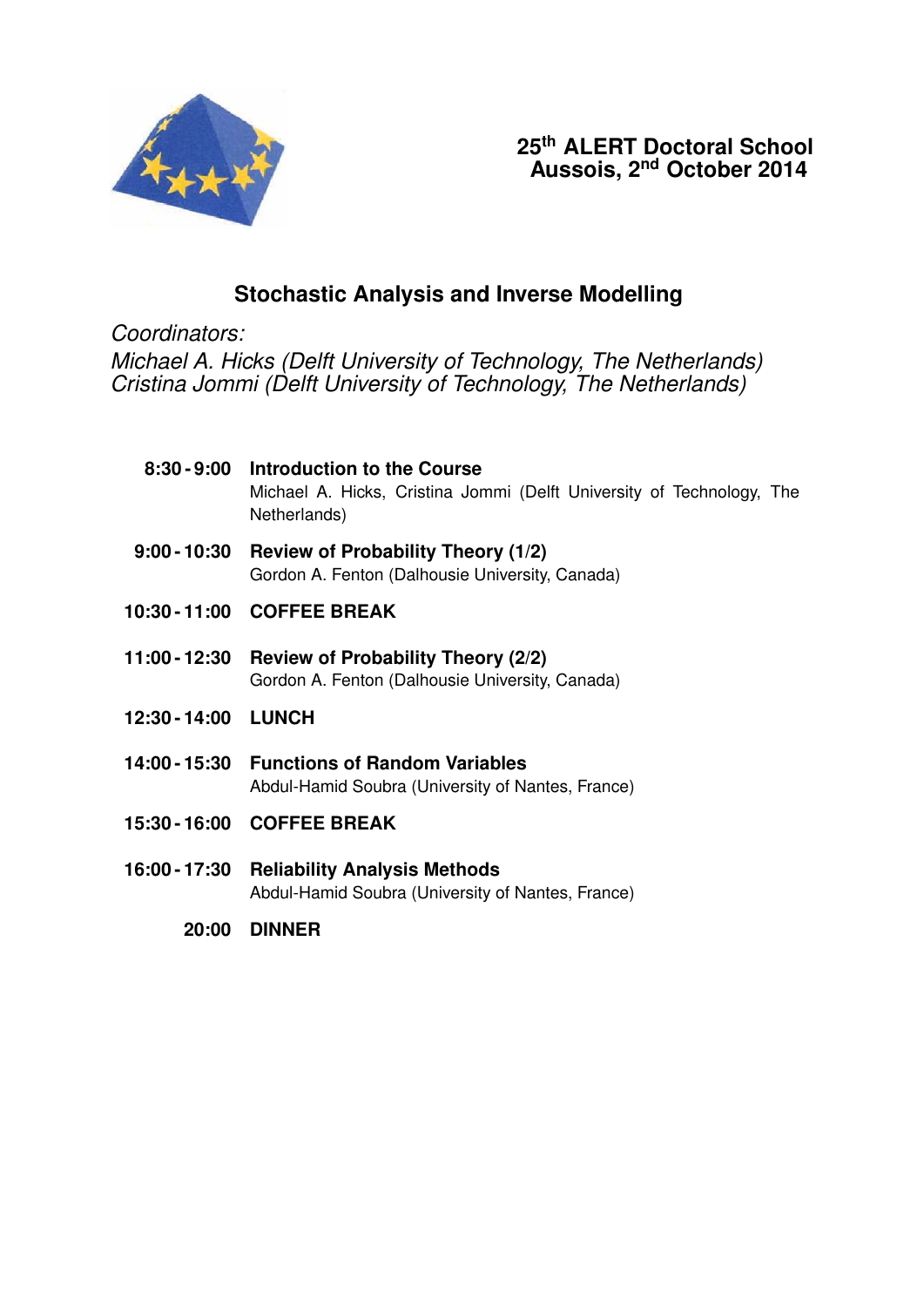

**25th ALERT Doctoral School Aussois, 3rd October 2014**

# **Stochastic Analysis and Inverse Modelling**

*Coordinators:*

*Michael A. Hicks (Delft University of Technology, The Netherlands) Cristina Jommi (Delft University of Technology, The Netherlands)*

|                     | 9:00 - 10:30 Modelling Spatially Varying Properties (1/2)<br>Gordon A. Fenton (Dalhousie University, Canada)    |
|---------------------|-----------------------------------------------------------------------------------------------------------------|
|                     | 10:30 - 11:00 COFFEE BREAK                                                                                      |
| 11:00 - 12:30       | <b>Modelling Spatially Varying Properties (2/2)</b><br>Gordon A. Fenton (Dalhousie University, Canada)          |
| 12:30 - 14:00 LUNCH |                                                                                                                 |
| 14:00 - 16:00       | <b>Random Finite Element Method (1/2)</b><br>Michael A. Hicks (Delft University of Technology, The Netherlands) |
|                     | 16:00 - 16:30 COFFEE BREAK                                                                                      |
| 16:30 - 17:30       | <b>Random Finite Element Method (2/2)</b><br>Michael A. Hicks (Delft University of Technology, The Netherlands) |
|                     | 17:30 - 18:30 Advanced Reliability Analysis Methods<br>Abdul-Hamid Soubra (University of Nantes, France)        |

**20:00 DINNER**